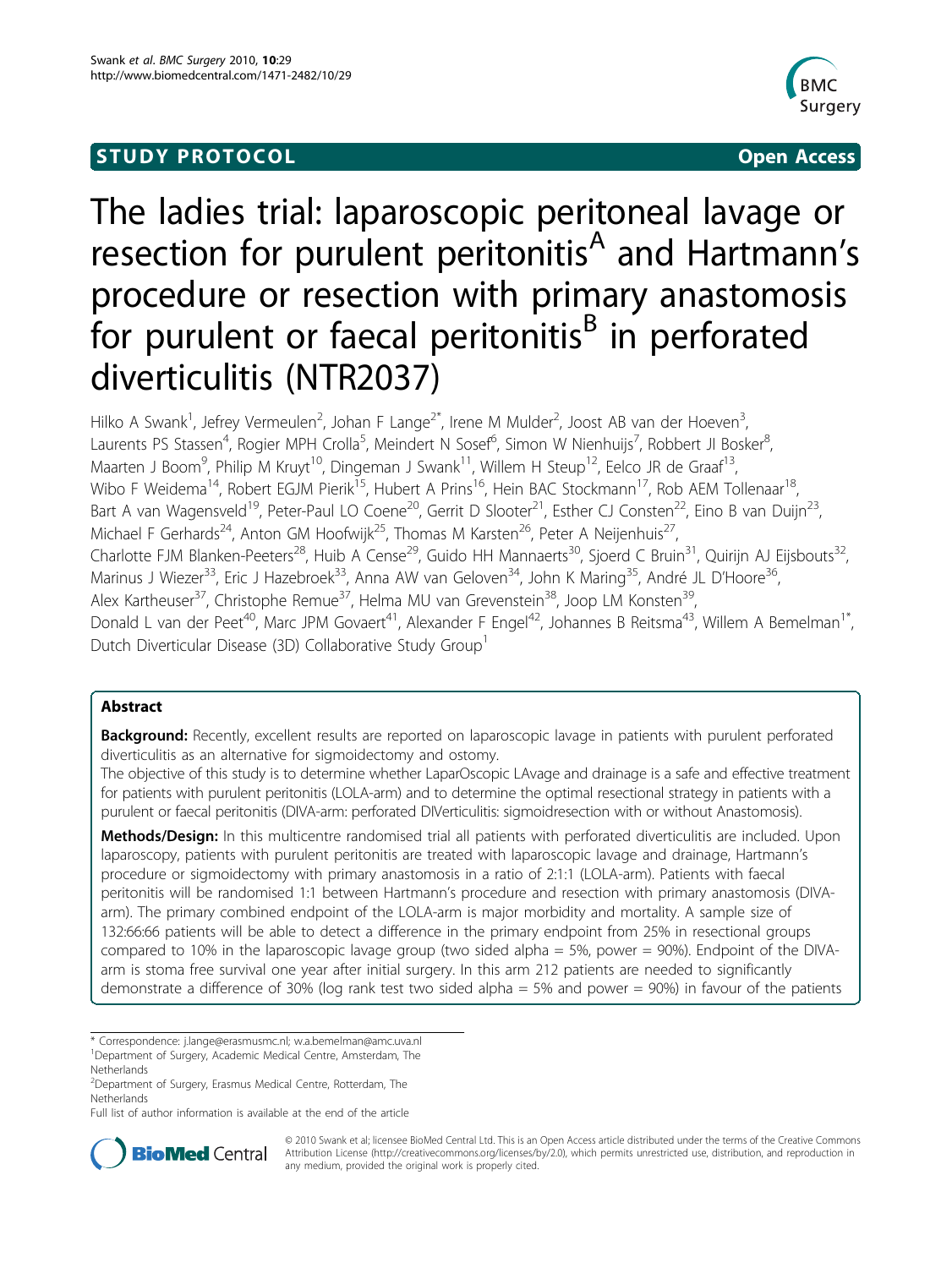with resection with primary anastomosis. Secondary endpoints for both arms are the number of days alive and outside the hospital, health related quality of life, health care utilisation and associated costs.

Discussion: The Ladies trial is a nationwide multicentre randomised trial on perforated diverticulitis that will provide evidence on the merits of laparoscopic lavage and drainage for purulent generalised peritonitis and on the optimal resectional strategy for both purulent and faecal generalised peritonitis.

Trial registration: Nederlands Trial Register NTR2037

## **Background**

Diverticular disease is an important condition in terms of healthcare utilisation and it is one of the five most costly gastrointestinal disorders in westernised countries [[1\]](#page-5-0). Despite this high prevalence, treatment of all different stages of diverticular disease is still hardly evidence based, hence containing a lot of controversies.

Perforated diverticulitis is a perforation of an inflamed diverticulum of the large bowel, mostly the sigmoid, resulting in either purulent or faecal peritonitis (Hinchey stadia III or IV). Both conditions require emergency surgery[[2](#page-5-0),[3](#page-5-0)]. Regardless of selected strategy emergency operations for acute perforated diverticulitis are associated with substantial morbidity (up to 50%) and mortality (15 to 25%)[[3-8](#page-5-0)]. Primary sigmoidectomy with or without anastomosis has become the standard practice for patients with generalised peritonitis complicating diverticulitis [[6-10](#page-5-0)] and for many surgeons the Hartmann's procedure remains the favoured option. Restoration of bowel continuity after this procedure is a technically difficult operation, with high morbidity and mortality rates[[11](#page-5-0),[12](#page-5-0)]. Therefore stoma reversal after HP is only performed in 50 to 60% of the patients, thereby compromising quality of life and increasing costs[[13,14](#page-5-0)].

Recently laparoscopic lavage (LL) emerged as an effective alternative for patients with perforated diverticulitis with purulent peritonitis[\[15](#page-5-0)]. This nonresectional procedure has first been described by O'Sullivan in 1996[[16](#page-5-0)]. In 2009, a systematic review on all studies on laparoscopic lavage with a total number of 231 patients was performed. Mortality was less than 2% and a (permanent) colostoma was avoided in the majority of these patients [[15](#page-5-0)-[22](#page-6-0)]. So laparoscopic lavage for perforated purulent diverticulitis has a great potential in improving health and reducing costs.

Nevertheless, since sigmoidectomy is still considered the standard of care for perforated diverticulitis, implementation of LL might be variable. Some surgeons will embrace lavage because of its technical simplicity; other might be reluctant fearing failure of this novel strategy. Only a head to head comparison of both surgical strategies will provide an evidence based surgical approach of patients with perforated diverticulitis with purulent peritonitis (LOLA-arm).

In case of faecal peritonitis there is no evidence that LL is a valid alternative for a resectional strategy. But again, the optimal surgical treatment is still a matter of debate. The available literature suggests equality of Hartmann's procedure (HP) and resection with primary anastomosis (PA) regarding postoperative mortality and morbidity[\[5](#page-5-0),[8,9](#page-5-0)[,23](#page-6-0),[24\]](#page-6-0). The likelihood of stoma closure seems higher after PA with ileostomy (85%) compared to HP (60%), but robust evidence is lacking [[13,](#page-5-0)[25\]](#page-6-0). Therefore, HP and PA are compared to determine the optimal resectional treatment for perforated diverticulitis with generalised purulent or faecal peritonitis, regarding stoma free survival (DIVA-arm).

## Study objectives

For this two-armed randomised trial two objectives can be defined to determine the optimal strategy for the treatment of perforated diverticulitis. First, is laparoscopic lavage for patients with purulent peritonitis superior compared to sigmoidectomy, in terms of mortality, morbidity, quality of life, health care utilisation and associated costs (LOLA-arm)? Secondly, is HP or PA the superior approach for patients with purulent or faecal generalised peritonitis in terms of stoma free survival, quality of life and cost-effectiveness (DIVA-arm)?

#### Methods/Design

The Ladies trial is designed as a nationwide multicentre randomised trial in which patients with generalised peritonitis caused by perforated diverticulitis are randomised to undergo either laparoscopic lavage and drainage or resectional surgery by laparotomy.

Patients presenting with clinical signs of diverticulitis with diffuse peritonitis can be included upon the finding of free gas on plain abdominal radiography, upon the finding of free gas on CT, or upon the finding of peritonitis with diffuse fluid or gas on CT. Exclusion criteria include dementia, pelvic irradiation, steroid treatment, prior sigmoidectomy and preoperative shock with inotropic requirement. All patients need to fulfil the selection criteria and will need to give written informed consent.

Eligible patients undergo diagnostic laparoscopy to exclude other causes of generalised peritonitis. If the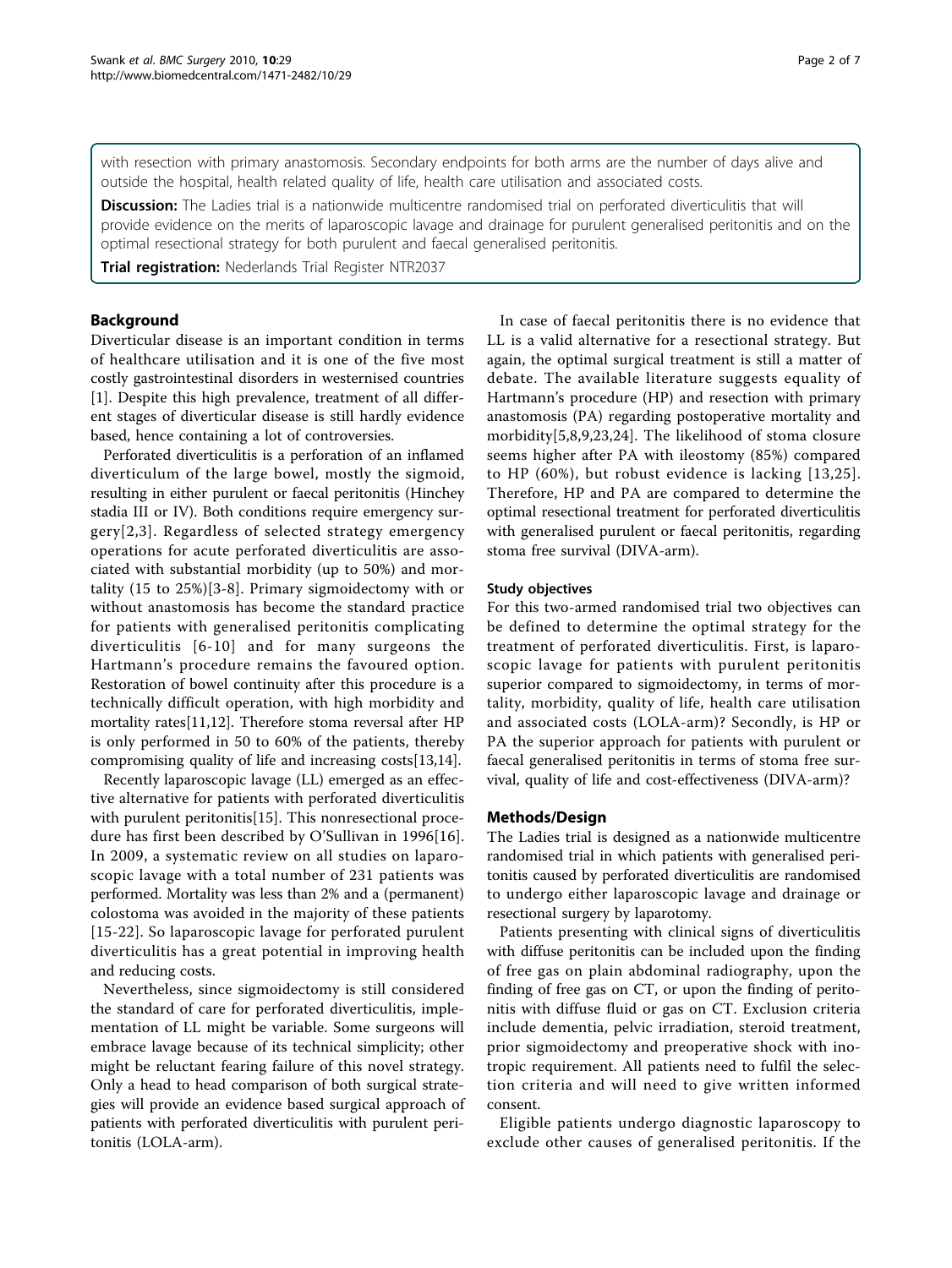diagnosis perforated diverticulitis is confirmed, the patient can be enrolled and randomised. Block-randomisation is performed during laparoscopy via the trial website according to Figure 1.

In case of purulent peritonitis (Hinchey III) patients are randomised to LL, HP or PA (LOLA-arm). The best evidence indicates that the latter two resectional strategies are equal in terms of postoperative morbidity and mortality in case of generalised peritonitis[[8\]](#page-5-0). For this reason a three way 2:1:1 randomisation is performed. In case of an overt perforation with faecal peritonitis (Hinchey IV) patients will undergo laparotomy and are randomised 1:1 to either undergo HP or PA.

Patients who are either ineligible for trial entry, who show other causes of peritonitis than diverticulitis at laparoscopy or who do not wish to take part in the study are treated at the discretion of the surgeon on call. These patients will be registrated by the trial coordinator.

## Endpoints

Primary endpoint of the LOLA-arm is the combined number of mortality and major morbidity, twelve months after initial surgery. Secondary endpoints of the LOLA-arm are quality of life, health care utilisation and associated costs. Mayor morbidity includes reintervention, fascial dehiscence, incisional hernia, myocardial infarction, urosepsis, respiratory failure and renal failure.

output of less than 0.3/kg/h for 24 hours or anuria for twelve hours. Primary endpoint of the DIVA-arm is the stoma free

survival within twelve months after initial surgery. Secondary endpoints are quality of life and cost-effectiveness.

## Participating centres

More than thirty-five teaching hospitals in the Netherlands are participating in this trial, including six academic centres.

## Study population

This study consists of patients eligible for surgical treatment of perforated diverticulitis. Inclusion criteria are age between 18 and 85 years, a clinical suspicion for perforated diverticulitis and free gas on plain abdominal radiography, free gas on CT, or peritonitis with diffuse fluid or gas on CT.

## Ethics

This study will be conducted in accordance with the principles of the Declaration of Helsinki and Good Clinical Practice guidelines. Medical ethics approval has been obtained by the medical ethics committee from the Academic Medical Centre in Amsterdam, dated

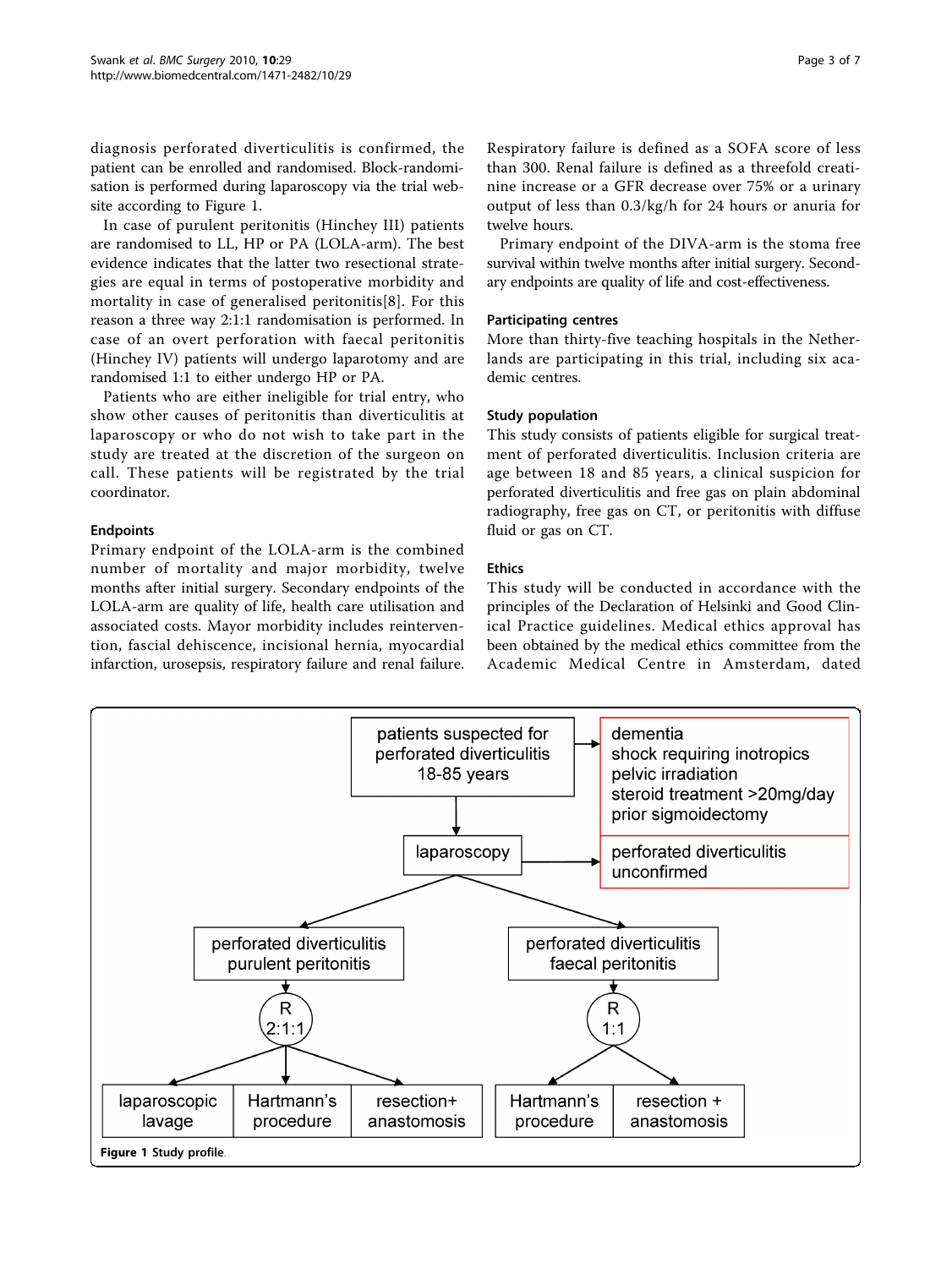September 30th, 2009. Prior to randomisation, written informed consent must be obtained from all patients.

## Study outline

Diagnostic laparoscopy: a careful inspection of the stomach, duodenum and sigmoid is performed to localise the site of perforation. In case of peritonitis due to a perforated diverticulum it must be attempted gently to locate the site of perforation. Careful removal of adherent omentum or bowel is tried. If clearly adherent, it should be left in place.

If no obvious perforation is apparent and faecal content is absent, the patient is randomised online between treatment with LL, HP or PA in a ratio 2:1:1.

In case of an overt perforation or intra-abdominal contamination with faeces, the patient is not eligible for LL and is randomised between HP and PA.

LL: the abdominal cavity is irrigated with six litres of warm saline. At the end of the procedure a Douglas drain is inserted via the right lateral port.

HP: The perforated diseased part must be resected. There is no need of having the distal transsection line on the proximal rectum. An end-colostomy is performed according to the preference of the operating surgeon, the same accounts for closing the rectal stump.

PA: Sigmoidectomy is done according to the guidelines of the American Society of Colon and Rectal Surgeons[\[26,27](#page-6-0)]. The distal transsection margin has to be on the proximal rectum, the proximal margin is determined by the absence of wall thickening due to diverticulitis. The type of anastomosis and the decision to perform a defunctioning loop-ileostomy are to the discretion of the surgeon on call.

Leaving a Douglas drain after resectional surgery is at the discretion of the operating surgeon. The resected tissue is sent for histological investigation to exclude malignancy.

Antibiotics are administered for seven days in both groups. Postoperatively, oral diet and mobilisation are advanced as soon as possible. Within four to six weeks after surgery a sigmoidoscopy is performed to exclude malignancy as the underlying cause of the perforation.

After the sigmoidoscopy is performed, the patient will be offered reversal of the stoma, when he or she is found eligible for surgery by the surgeon and anaesthesiologist.

#### Statistical analysis

The analysis will be performed in accordance with the intention to treat principle.

In the LOLA-arm of the study, the assumpted difference in the combined number of mortality and major morbidity between laparoscopic lavage and resection is 15%. With a two sided likelihood ratio test and a significance level of 0.05, a sample size of 132:66:66 will be necessary to detect this difference. With a group size of a hundred patients per arm it is also possible to find a significant difference (alpha =  $0.05$ , beta =  $0.1$ ) of at least 10% in subscales of the SF-36, a validated quality of life questionnaire, at two, four, thirteen, 26 and 52 weeks after initial surgery.

In the DIVA-arm 212 patients are needed to significantly demonstrate a difference in stoma free survival between both treatment arms, using log rank statistics with a power of 90% and a type I error of 5%. The suspected postoperative mortality for HP and PA is equally high (+ 15%)[\[8](#page-5-0)]. About 60% of the patients that underwent HP have their stoma reversed[[11](#page-5-0),[12\]](#page-5-0). When corrected for the expected mortality before reversal, the reversal rate will be 50%. Patients with a protective loop-ileostomy after PA will have their enterostomy reversed in over 85%[\[12](#page-5-0)]. After correction for expected mortality before reversal, this will result in a 72% stoma reversal rate in the initial patient population.

#### Economic evaluation

Comparisons of the different surgical strategies in the economic evaluation will be analogous to the analyses of the clinical endpoints. The economic evaluation will be performed from a societal perspective, with the costs per unit improvement on the primary clinical endpoints, defined as combined mortality and morbidity for the LOLA-arm, and stoma free survival for the DIVA-arm.

We hypothesise that a more effective intervention will be associated with less health care utilisation as well as absence from paid work (productivity costs). Therefore, the primary analysis will be a cost-effectiveness analysis that evaluates costs associated with an improved surgical outcome.

In addition, a secondary analysis will evaluate cost differences in relation to differences in quality-adjusted life-years (QALYs). This cost-utility analysis, resulting in an incremental cost-effectiveness ratio expressed in costs per QALY, will be included to allow comparison with other health-related interventions or programs. With a study horizon of twelve months, no discounting will be applied. We will differentiate between direct medical, direct non-medical and indirect costs.

## Data collection and monitoring

An electronic Case Report Form (CRF) will include general patients data: sex, age, medical history, POSSUMscore, preoperative APACHE-score, surgical parameters, Hinchey score, data concerning type of intervention, complications, mortality, duration of hospital and intensive care stay and the patients response to the questionnaires.

Patients will be followed for a period of twelve months. During this follow-up period patients will complete a set of questionnaires (SF-36, EQ-5D and GIQLI)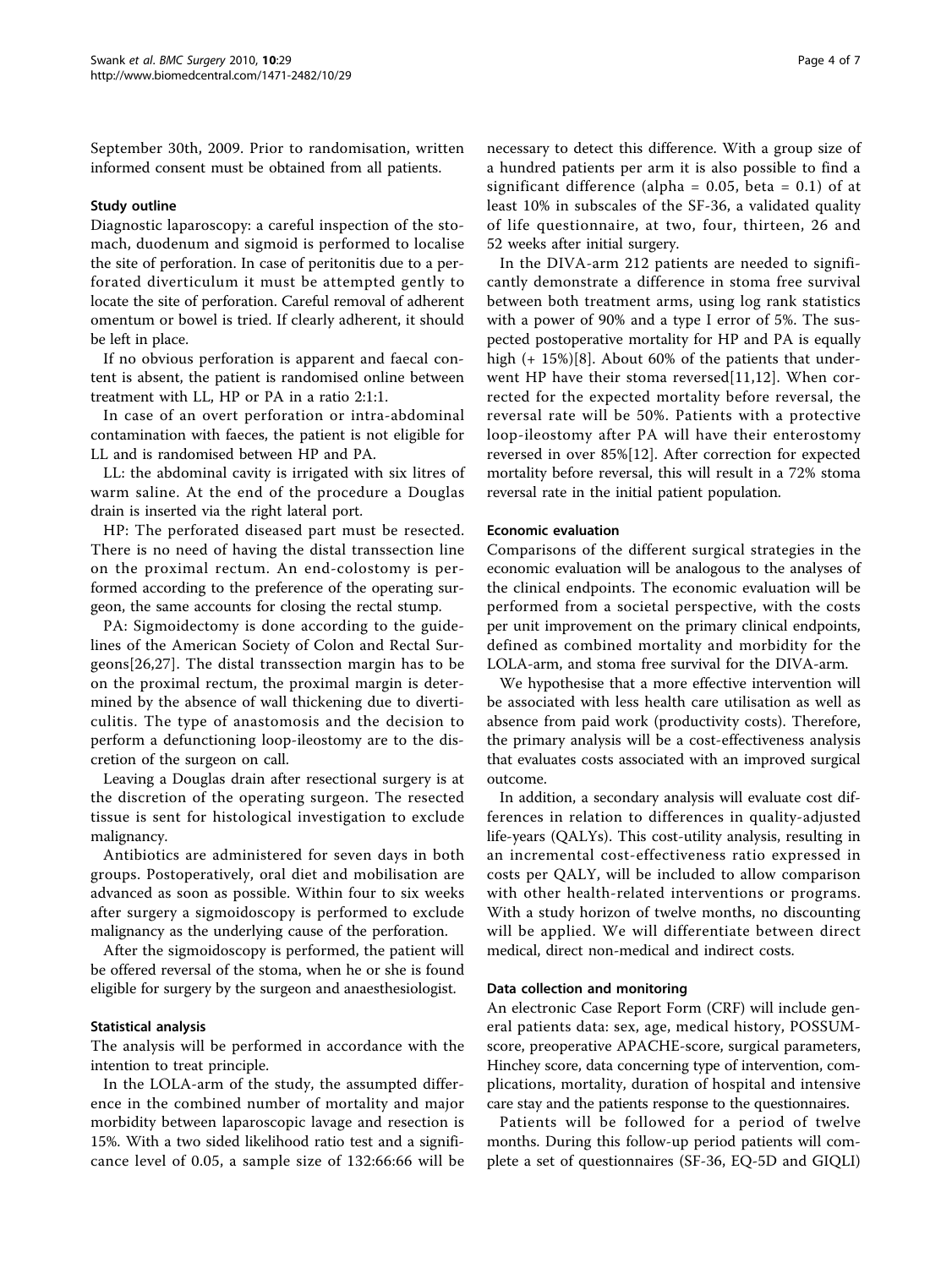two, four, thirteen, 26 and 52 weeks after the initial surgery. The questionnaires will be sent to the patients by mail accompanied by a stamped return envelope. Collection of the questionnaires will be safeguarded by the trial coordinator.

At four, thirteen, 26, 39 and 52 weeks after initial surgery, the patients will be asked to complete questionnaires to assess complications, additional interventions, readmissions, duration of hospital and intensive care stay, visits to the outpatient clinic, number of days of sick leave and to ensure completions of the questionnaires.

## Patient safety

An independent data monitoring and safety committee has been established to interpret the data from the current trial, to monitor any early significant differences between the groups of treatment and to make interim analyses to decide on continuation of the study after every 25 included patients.

An independent trial monitor will monitor the study procedure and the data of included patients.

A data management agency created the online database of the study to guard the entry of data by the local investigators. The same organisation has trained all trial coordinators, all local investigators and some local coinvestigators on the guidelines of Good Clinical Practice.

The trial coordinators have trained all other personnel on the protocol, on asking informed consent, on reporting Serious Adverse Events and on data entry.

According to the Good Clinical Practice guidelines, a list of Serious Adverse Events is defined. All events on this list have to be reported by the local investigators to the trial coordinators within 24 hours after the event. These events will be reported to the central Medical Ethics Committee (CCMO) within 24 hours afterwards. With this measure, the central Medical Ethics Committee compares the incidence of complications between the arms of the trial and can decide on continuation of the trial.

## **Discussion**

Since the introduction of laparoscopic lavage and drainage for purulent peritonitis for perforated diverticulitis in 1996, the number of patients treated with this new method had gradually inclined. However, there have been no publications of high methodological quality on this topic[[28\]](#page-6-0). Therefore we do not know whether laparoscopic lavage is in fact a safe and effective treatment. Since the existing publications do promise a significant reduction in mortality and major morbidity, a randomised trial is appropriately warranted. A data monitoring committee will guard the methodological quality of the study, the safety of the patients, and monitor any early significant differences between the different surgical strategies.

We have not found any evidence that laparoscopic lavage is a safe treatment for perforated faecal peritonitis. Therefore in this group of patients randomisation will only take place between the two resectional strategies.

In the presented study all patients suspected for perforated diverticulitis are included, and a midline laparotomy can be avoided in selected patients with other pathology.

We do not know whether the lavage itself is important for the treatment of the peritonitis, since there are no publications on the treatment of purulent perforated diverticulitis with diagnostic laparoscopy and antibiotic treatment alone. Laparoscopic lavage in combination with antibiotic treatment however, has been examined in a systematic review with very promising results[\[28](#page-6-0)].

The stoma reversal rate is the primary endpoint for the DIVA-arm of the trial. Questions could be raised about the benefits of this reversal for a patient that is incontinent for faeces. A definitive colostoma for this specific group of patients might be preferable considering daily care. However this group of patients will be small and no studies have compared quality of life for incontinent patients with or without a stoma. The colostoma and ileostoma show equal impact on the patients quality of life, [[29](#page-6-0)] and quantification of incontinence problems is unpractical in the emergency setting. Therefore incontinence is not established as an exclusion criterion. All resections will be performed with the intention of stoma reversal.

In the Netherlands the standard of care for perforated diverticulitis is either HP or PA. Resection with primary anastomosis is a type of treatment not mastered by every gastrointestinal surgeon. In the emergency setting, some surgeons might prefer HP, fearing anastomotic leakage. However, there is no clear evidence available showing a difference in mortality and major morbidity between HP and PA. Therefore we decided to include treatment with PA in the randomisation process of the LOLA-arm as well.

Our hypothesis is that PA leads to a 22% higher stoma free survival, and that this procedure might be advocated as the new standard of care in selected patients with generalised peritonitis caused by perforated diverticulitis.

#### List of abbreviations

LOLA-arm: Laparoscopic lavage and drainage or sigmoidectomy with HP or PA for purulent peritonitis for perforated diverticulitis; DIVA-arm: Sigmoidectomy with HP or PA for generalised peritonitis for perforated diverticulitis; SF-36: Quality of Life Questionnaire Short Form 36; GIQLI: Gastro Intestinal Quality of Life Index; EQ-5D: Euro Quality of Life Questionnaire; LL: Laparoscopic lavage; HP: Hartmann's procedure; PA: Sigmoidectomy with primary anastomosis.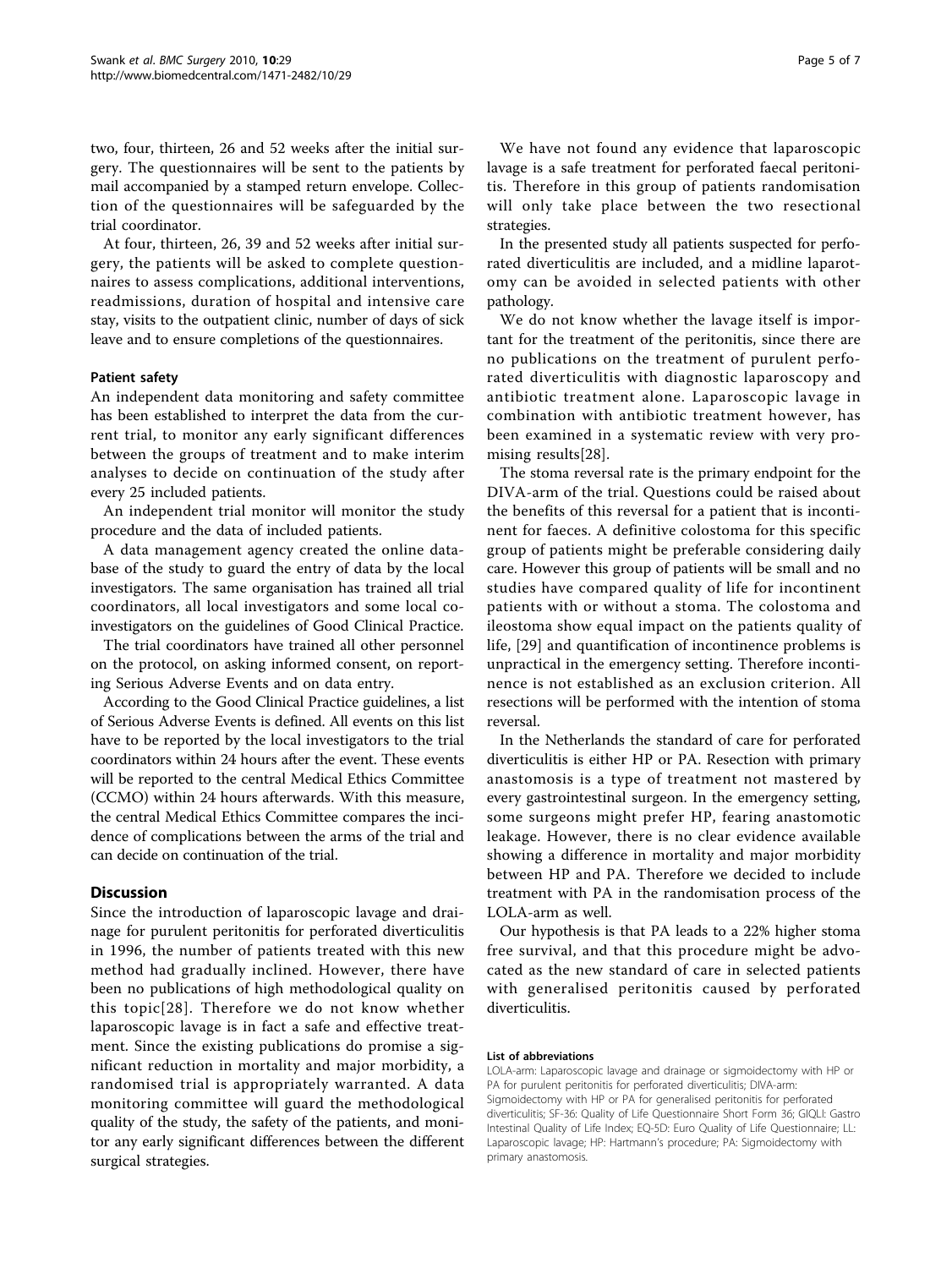#### <span id="page-5-0"></span>Acknowledgements

The study is funded by ZonMW, the Netherlands Organisation for Health Research and Development.

The study is approved by the Medical Ethics Committee from the Academic Medical Centre in Amsterdam.

The Ladies trial is part of a national consortium, the Dutch Diverticular Disease Collaborative Study Group. This group consists of the researchers of the Ladies, DIABOLO and DIRECT trials, three diverticulitis trials in the Netherlands.

#### Author details

<sup>1</sup>Department of Surgery, Academic Medical Centre, Amsterdam, The Netherlands. <sup>2</sup>Department of Surgery, Erasmus Medical Centre, Rotterdam, The Netherlands. <sup>3</sup>Department of Surgery, Albert Schweitzer Hospital, Dordrecht, The Netherlands. <sup>4</sup>Department of Surgery, Academic Hospital Maastricht, Maastricht, The Netherlands. <sup>5</sup>Department of Surgery, Amphia Hospital, Breda, The Netherlands. <sup>6</sup>Department of Surgery, Atrium Medical Centre Parkstad, Heerlen, The Netherlands. <sup>7</sup>Department of Surgery, Catharina Hospital, Eindhoven, The Netherlands. <sup>8</sup>Department of Surgery, Deventer Hospital, Deventer, The Netherlands. <sup>9</sup>Department of Surgery, Flevo Hospital, Almere, The Netherlands. <sup>10</sup>Department of Surgery, Gelderse Vallei Hospital, Ede, The Netherlands. <sup>11</sup> Department of Surgery, Groene Hart Hospital, Gouda, The Netherlands. <sup>12</sup>Department of Surgery, Haga Hospital, The Hague, The Netherlands. <sup>13</sup>Department of Surgery, IJsselland Hospital, Capelle aan den IJssel, The Netherlands. 14Department of Surgery, Ikazia Hospital, Rotterdam, The Netherlands. <sup>15</sup>Department of Surgery, Isala Hospital, Zwolle, The Netherlands. <sup>16</sup>Department of Surgery, Jeroen Bosch Hospital, 's-Hertogenbosch, The Netherlands.<sup>17</sup>Department of Surgery, Kennemer Hospital, Haarlem, The Netherlands. 18Department of Surgery, Leiden University Medical Centre, Leiden, The Netherlands. <sup>19</sup>Department of Surgery, St. Lucas Andreas Hospital, Amsterdam, The Netherlands. <sup>0</sup>Department of Surgery, Maasstad Hospital, Rotterdam, The Netherlands. 21Department of Surgery, Máxima Medical Centre, Eindhoven, The Netherlands. 22Department of Surgery, Medical Spectrum Twente, Enschede, The Netherlands. <sup>23</sup>Department of Surgery, Meander Hospital, Amersfoort, The Netherlands. <sup>24</sup>Department of Surgery, Onze Lieve Vrouwe Hospital, Amsterdam, The Netherlands. 25Department of Surgery, Orbis Medical Centre, Sittard, The Netherlands. <sup>26</sup>Department of Surgery, Reinier de Graaf Hospital, Delft, The Netherlands. <sup>27</sup>Department of Surgery, Rijnland Ziekenhuis, Leiderdorp and Alphen aan den Rijn, The Netherlands. <sup>28</sup>Department of Surgery, Rijnstate Hospital, Arnhem, The Netherlands. <sup>29</sup>Department of Surgery, Rode Kruis Hospital, Beverwijk, The Netherlands. <sup>30</sup>Department of Surgery, St. Franciscus Hospital, Rotterdam, The Netherlands. 31Department of Surgery, Slotervaart Hospital, Amsterdam, The Netherlands. 32Department of Surgery, Spaarne Hospital, Hoofddorp, The Netherlands. 33Department of Surgery, St. Antonius Hospital, Nieuwegein, The Netherlands. <sup>34</sup>Department of Surgery, Tergooi Hospitals, Hilversum and Blaricum, The Netherlands. 35Department of Surgery, Twee Steden Hospital, Tilburg and Waalwijk, The Netherlands. 36Department of Surgery, University Hospital Leuven, Leuven, Belgium. <sup>37</sup>Department of Surgery, University Hospital St.-Luc, Brussels, Belgium. 38Department of Surgery, Utrecht University Medical Centre, Utrecht, The Netherlands. 39Department of Surgery, Vie Curi Medical Centre, Venlo and Venray, The Netherlands. <sup>40</sup>Department of Surgery, Free University Medical Centre, Amsterdam, The Netherlands. 41Department of Surgery, Westfries Hospital, Hoorn, The Netherlands. 42Department of Surgery, Zaans Medical Centre, Zaandam, The Netherlands. 43Department of Biostatistics and Epidemiology, Academic Medical Centre, Amsterdam, The Netherlands.

#### Authors' contributions

HS drafted the manuscript. WB, JL and JV co-authored the writing of the manuscript. All other authors participated in the design of the study during several meetings and are local investigators at the participating centres. All authors edited the manuscript and read and approved the final manuscript. The design of the Ladies trial has been approved by the members of the Dutch Diverticular Disease Collaborative Study Group.

#### Competing interests

The authors declare that they have no competing interests.

#### Received: 6 September 2010 Accepted: 18 October 2010 Published: 18 October 2010

#### References

- 1. Sandler RS, Everhart JE, Donowitz M, Adams E, Cronin K, Goodman C, Gemmen E, Shah S, Avdic A, Rubin R: [The burden of selected digestive](http://www.ncbi.nlm.nih.gov/pubmed/11984534?dopt=Abstract) [diseases in the United States.](http://www.ncbi.nlm.nih.gov/pubmed/11984534?dopt=Abstract) Gastroenterology 2002, 122:1500-1511.
- 2. Kang JY, Hoare J, Tinto A, Subramanian S, Ellis C, Majeed A, Melville D, Maxwell JD: [Diverticular disease of the colon](http://www.ncbi.nlm.nih.gov/pubmed/12752356?dopt=Abstract)–on the rise: a study of [hospital admissions in England between 1989/1990 and 1999/2000.](http://www.ncbi.nlm.nih.gov/pubmed/12752356?dopt=Abstract) Aliment Pharmacol Ther 2003, 17:1189-1195.
- 3. Morris CR, Harvey IM, Stebbings WSL, Hart AR: [Incidence of perforated](http://www.ncbi.nlm.nih.gov/pubmed/18509877?dopt=Abstract) [diverticulitis and risk factors for death in a UK population.](http://www.ncbi.nlm.nih.gov/pubmed/18509877?dopt=Abstract) Br J Surg 2008, 95:876-881.
- 4. Vermeulen J, Gosselink MP, Hop WCJ, Lange JF, Coene PPLO, Van der Harst E, Weidema WF, Mannaerts GHH: Prognostische factoren voor ziekenhuissterfte na een spoedoperatie van acuut geperforeerde diverticulitis. Ned Tijdschr Geneeskd 2009, 153:B159.
- 5. Constantinides VA, Tekkis PP, Senapati A: Prospective multicentre evaluation of adverse outcomes following treatment for complicated diverticultar disease. BJS 2006, 93:1503-1513.
- 6. Constantinides VA, Tekkis PP, Athanasiou T, Aziz O, Purkayastha S, Remzi FH, Fazio VW, Avdin N, Darzi A, Senapati A: [Primary resection with](http://www.ncbi.nlm.nih.gov/pubmed/16752192?dopt=Abstract) anastomosis vs. Hartmann'[s procedure in nonelective surgery for acute](http://www.ncbi.nlm.nih.gov/pubmed/16752192?dopt=Abstract) [colonic diverticulitis: a systematic review.](http://www.ncbi.nlm.nih.gov/pubmed/16752192?dopt=Abstract) Dis Colon Rectum 2006, 49:966-981.
- 7. Abbas S: [Resection and primary anastomosis in acute complicated](http://www.ncbi.nlm.nih.gov/pubmed/16437211?dopt=Abstract) [diverticulitis, a systematic review of the literature.](http://www.ncbi.nlm.nih.gov/pubmed/16437211?dopt=Abstract) Int J Colorectal Dis 2007, 22:351-357.
- 8. Salem L, Flum DR: [Primary anastomosis or Hartmann](http://www.ncbi.nlm.nih.gov/pubmed/15622591?dopt=Abstract)'s procedure for [patients with diverticular peritonitis?](http://www.ncbi.nlm.nih.gov/pubmed/15622591?dopt=Abstract) Dis Colon Rectum 2004, 47:1953-1964.
- 9. Constantinides VA, Heriot A, Remzi FH, Darzi A, Senapati A, Fazio VW, Tekkis PP: [Operative strategies for diverticular peritonitis: a decision](http://www.ncbi.nlm.nih.gov/pubmed/17197971?dopt=Abstract) [analysis between primary resection and anastomosis versus Hartmann](http://www.ncbi.nlm.nih.gov/pubmed/17197971?dopt=Abstract)'s [procedure.](http://www.ncbi.nlm.nih.gov/pubmed/17197971?dopt=Abstract) Ann Surg 2007, 245:94-103.
- 10. Gooszen AW, Tollenaar RA, Geelkerken RH, Smeets HJ, Bemelman WA, Van Schaardenburgh P, Gooszen HG: [Prospective study of primary](http://www.ncbi.nlm.nih.gov/pubmed/11350443?dopt=Abstract) [anastomosis following sigmoid resection for suspected acute](http://www.ncbi.nlm.nih.gov/pubmed/11350443?dopt=Abstract) [complicated diverticular disease.](http://www.ncbi.nlm.nih.gov/pubmed/11350443?dopt=Abstract) Br J Surg 2001, 88:693-697.
- 11. Maggard MA, Zingmond D, O'Connell JB, Ko CY: [What proportion of](http://www.ncbi.nlm.nih.gov/pubmed/15529854?dopt=Abstract) [patients with an ostomy \(for diverticulitis\) get reversed?](http://www.ncbi.nlm.nih.gov/pubmed/15529854?dopt=Abstract) Am Surg 2004, 70:928-931.
- 12. Vermeulen J, Coene PPLO, Van Hout NM, Van der Harst E, Gosselink MP, Mannaerts GHH, Weidema WF, Lange JF: [Restoration of Bowel Continuity](http://www.ncbi.nlm.nih.gov/pubmed/18727727?dopt=Abstract) [after Surgery for Acute Perforated Diverticulitis. Should Hartmann](http://www.ncbi.nlm.nih.gov/pubmed/18727727?dopt=Abstract)'s [procedure be considered a one-stage procedure?](http://www.ncbi.nlm.nih.gov/pubmed/18727727?dopt=Abstract) Colorectal Dis 2008, 11:619-624.
- 13. Banerjee S, Leather AJ, Rennie JA, Samano N, Gonzalez JG, Papagrigoriadis S: [Feasibility and morbidity of reversal of Hartmann](http://www.ncbi.nlm.nih.gov/pubmed/16108881?dopt=Abstract)'s. Colorectal Dis 2005, 7:454-459.
- 14. Vermeulen J, Gosselink MP, Busschbach JJ, Lange JF: [Avoiding or reversing](http://www.ncbi.nlm.nih.gov/pubmed/20127201?dopt=Abstract) Hartmann'[s procedure provides improved quality of life after perforated](http://www.ncbi.nlm.nih.gov/pubmed/20127201?dopt=Abstract) [diverticulitis.](http://www.ncbi.nlm.nih.gov/pubmed/20127201?dopt=Abstract) J Gastrointest Surg 2010, 14:651-657.
- 15. Myers E, Hurley M, O'Sullivan GC, Kavanagh D, Wilson I, Winter DC: [Laparoscopic peritoneal lavage for generalized peritonitis due to](http://www.ncbi.nlm.nih.gov/pubmed/18076019?dopt=Abstract) [perforated diverticulitis.](http://www.ncbi.nlm.nih.gov/pubmed/18076019?dopt=Abstract) Br J Surg 2008, 95:97-101.
- 16. O'Sullivan GC, Murphy D, O'Brien MG, Ireland A: [Laparoscopic](http://www.ncbi.nlm.nih.gov/pubmed/8604837?dopt=Abstract) [management of generalized peritonitis due to perforated colonic](http://www.ncbi.nlm.nih.gov/pubmed/8604837?dopt=Abstract) [diverticula.](http://www.ncbi.nlm.nih.gov/pubmed/8604837?dopt=Abstract) Am J Surg 1996, 171:432-434.
- 17. Da Rold AR, Guerriero S, Fiamingo P, Pariset S, Veroux M, Pilon F, Tosato S, Ruffolo C, Tedeschi U: [Laparoscopic colorrhaphy, irrigation and drainage](http://www.ncbi.nlm.nih.gov/pubmed/15038653?dopt=Abstract) [in the treatment of complicated acute diverticulitis: initial experience.](http://www.ncbi.nlm.nih.gov/pubmed/15038653?dopt=Abstract) Chir Ital 2004, 56:95-98.
- 18. Franklin MEj, Portillo G, Treviño JM, Gonzalez JJ, Glass JL: [Long-term](http://www.ncbi.nlm.nih.gov/pubmed/18259803?dopt=Abstract) [experience with the laparoscopic approach to perforated diverticulitis](http://www.ncbi.nlm.nih.gov/pubmed/18259803?dopt=Abstract) [plus generalized peritonitis.](http://www.ncbi.nlm.nih.gov/pubmed/18259803?dopt=Abstract) World J Surg 2008, 32:1507-1511
- 19. Faranda C, Barrat C, Catheline JM, Champault GG: [Two-stage laparoscopic](http://www.ncbi.nlm.nih.gov/pubmed/10872974?dopt=Abstract) [management of generalized peritonitis due to perforated sigmoid](http://www.ncbi.nlm.nih.gov/pubmed/10872974?dopt=Abstract)